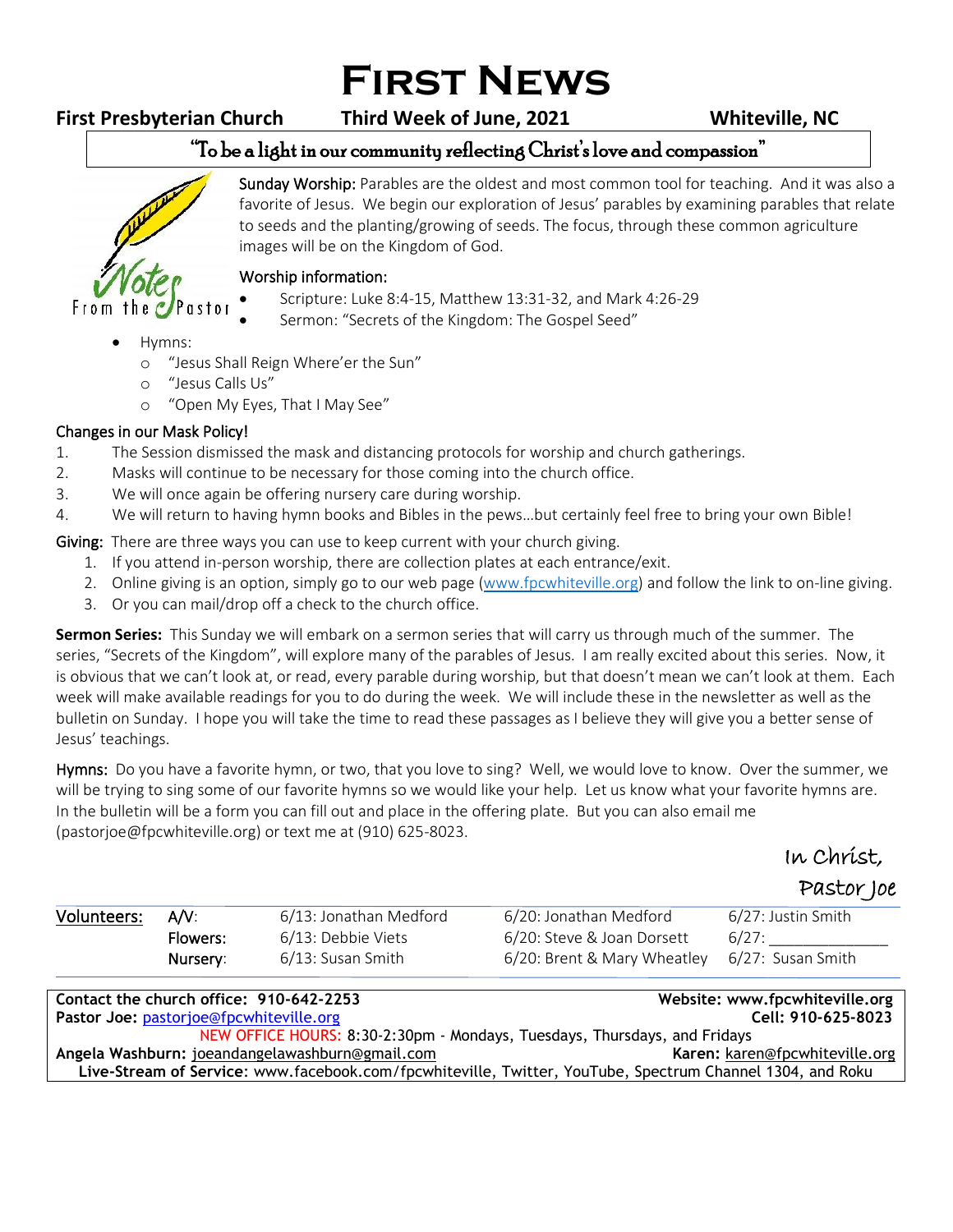# **June, 2021 Worship Schedule**

Head Usher for June: Will Scott

#### June 13: Third Sunday after Pentecost 11:00 am In-Person Worship

*(no children's Sunday School) Nursery now available!* Scripture: *Matthew 13:31-32, Mark 4:26-29, Luke 8:4-15* Sermon: "Secrets of the Kingdom: The Gospel Seed"

### June 20: Fourth Sunday after Pentecost June 27: Fifth Sunday after Pentecost 11:00 am In-Person Worship 11:00 am In-Person Worship

*(no children's Sunday School) Nursery now available! (no children's Sunday School) Nursery now available!* Scripture: *Matthew 13:44, Matthew 13:45-46, Luke 15:8-10* Scripture: *Matthew 5:13, Matthew 5:14-16, Luke 13:20-*

*21, Matthew 18:12-14, Luke 10:30-37*

Sermon: "Secrets of the Kingdom: The Worth of the Kingdom" Sermon: "Secrets of the Kingdom: What About Others"



1- Paula Smith, 3- Ed Grigsby, 5- John Lawson Cook, 5- Susan Smith, 7- Ann Hall, 7- Helen Holden, 8- Riley Medford, 9- Scott Smith, 10- Campbell Thompson, 14- Steve Dorsett, 15- Sealey Scott, 20- Tanner Hester, 21- Danny McNeill, 22- Kelly Prince, 24- Coke Gray II, 24- Cherye Moody, 24- Will Scott, 25- Rita Lewis, 27- Caroline Smith, 29- J.B. Elkins, 29- Pete Kindschuh, 29- Butch Row, 30- Mary Wheatley



1- Elizabeth Turner, 2- Kaye Pope, 5- Jonathan Medford, 6- Mary Janet Maxwell, 7- Kirk Clark, 7- Laura McNeill, 8- Annette Powell, 8- John Thompson, 11- Janet Gray, 12 – Clark Owens, 14- Kathryn Thompson Davenport, 15- Mark Bannerman, 17- Julie Stocks, 18- Fred Meekins, 19 – Ariel Thompson, 20- R.L. Lewis, 20- Julia Smith, 22- Matthew McLean, 25- Kyle Ramey, 28- Matthew Thomas, 31- Lacey Hooks.

*Prayer Concerns:* Geraldine Becker; Gail Crutchfield; John Hall; Judy Hester; Bob High; Rita & R. L. Lewis; Butch Row; Walter Strickland.

*Assisted Care:* Charlene Hinnant; Kenneth Smith.

#### *Friends:*

Pat Allen – *friend of Butch Row, Alzheimer's* 

Sarah Anglin - *family of Todd Burney, stroke.*

Richard Blake –*friend of David Trogdon, back & spine surgery* Anne Burney – *Todd Burney's mother*

Ronnel Burney - *Todd Burney's father*

Hugo & Paula Caesares–*friends of the Trogdons, mission trip* Matthew Coker – *friend of Pastor Joe, heart transplant* Billie Joe Conrad

Mary Donnan - *friend of Butch Row, cancer*

Betty Engen Faircloth *– friend of the church, cancer* Richard Hobgood – *Kathryn Clark's brother, burns* Shelby Hodge

Rhonda Housend – *friend of Steve Smith, health issues* Martha & PW Jessup – *family of Kirk Clark, COVID-19* Roger Kennedy – *friend of David Trogdon – stroke*

Julie Malone – *cousin of Butch Row, dementia* Jerome McPherson

Helen Reid – *grandmother of Jonathan Medford, COVID-19* Thetus Sessions – *mother of Janet Gray, age related issues* Shiryl Smith – *friend of Butch Row, gallbladder issues* William Smith – *friend of Sara Cartrette, stroke* Nancy Washburn - *mother of Pastor Joe*

*Please notify the office when names can be removed.* 

*Sympathy to the family of Anna Jane Collier upon her death June 2, 2021.*

*Congratulations to Will Scott, grandfather, and Diane Scott, great-grandmother, on the birth of Heath Ammon Scott, born to Andrew and Erin Scott on June 7, 2021.*

*The flowers today are given to the glory of God in congratulations to Erin and Andrew Scott and their new baby boy from Donnie & Debbie Viets.*